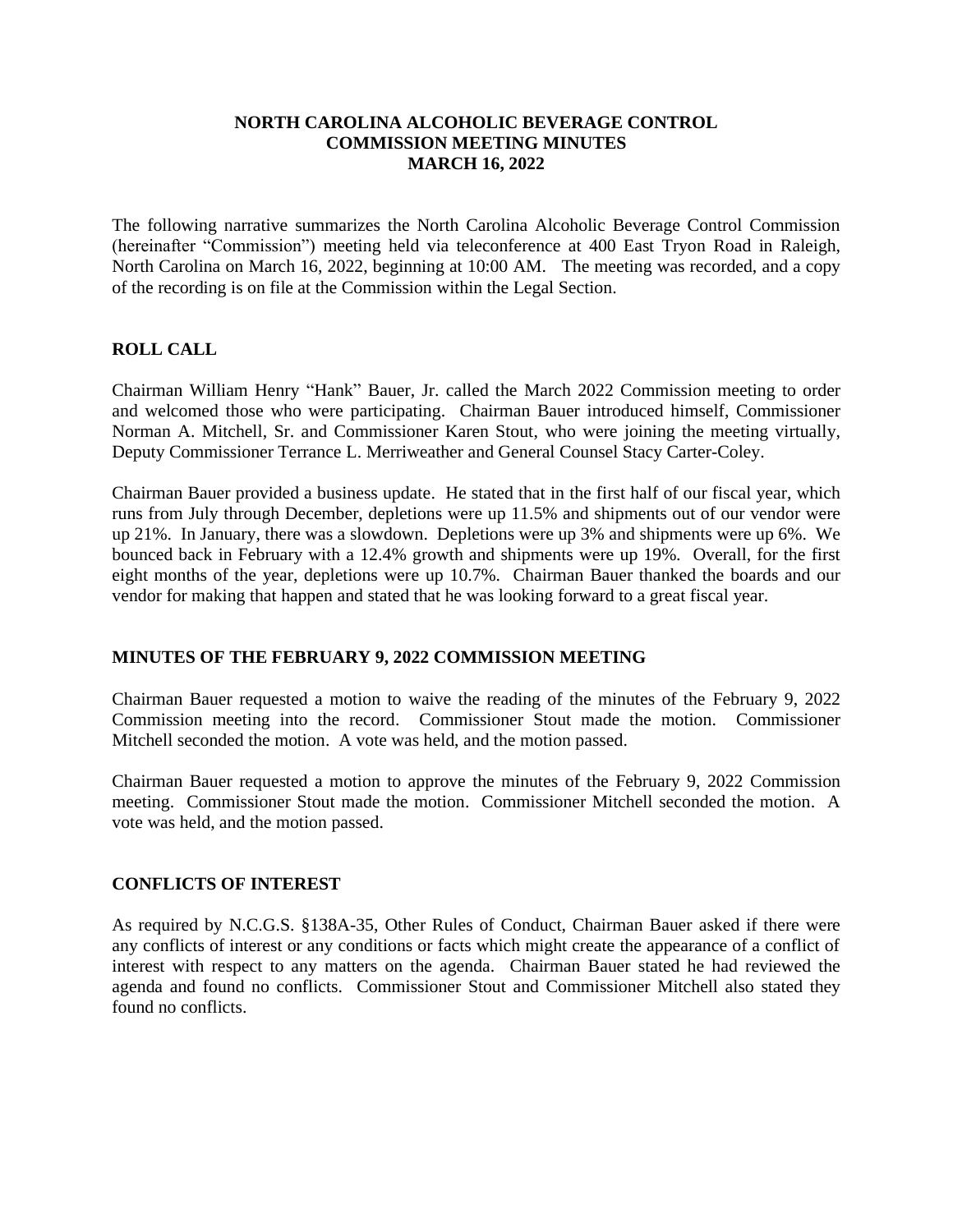## **I. HEARING CASES AND OFFERS IN COMPROMISE – 50**

Chairman Bauer recognized General Counsel Stacey Carter-Coley regarding Item I on the agenda, the hearing of the cases.

Ms. Carter-Coley presented case number one on the agenda concerning permittee Yummy Crab who was represented by Attorney Glenn Lassiter. She established that this case was handled by Assistant Counsel Rachel Spears and involved a negotiated settlement offer signed by the permittee for four violations, agreeing to the terms of a reduced penalty of \$2,000.00 or a 20-day suspension after completing a training course. She stated that this case was continued from the February agenda where Attorney Lassiter requested the Commission consider an additional reduction in the penalty based on further review of the case and discussion with Mr. Lassiter.

Ms. Carter-Coley stated that staff's recommendation remained the same as the signed offer in compromise and asked Mr. Lassiter if he would like to share any additional evidence of actions taken by his client that warranted further consideration by the Commission.

Mr. Lassiter summarized his argument presented in February. He reiterated that his client did not admit guilt to any of the violations by signing the offer in compromise. However, he stated that he did admit that these violations stemmed from the same problem – a beer shortage in the Charlotte area during the previous summer. He stated that his client could not get product from their wholesaler but could find it at Walmart and Food Lion.

Mr. Lassiter stated that after negotiating with staff, his client was left with two choices. They could accept and sign the offer in compromise carrying a penalty of a \$2,000 fine or 20-day suspension or they could request a hearing with the Office of Administrative Hearings. Mr. Lassiter continued that under current guidelines, if his client went to hearing there was the possibility of a fine and a mandatory 30-day suspension. Mr. Lassiter stated that a 30-day suspension would be devastating to his client and the equivalent to a revocation as the business would not survive. He stated that in lieu of risking a 30-day suspension, his client made the decision to sign the offer in compromise and ask the Commission for further leniency.

Mr. Lassiter stated that his client has had a difficult time and they made a mistake. He said that the liquor shortage was much worse, but the beer shortage was real as well. He suggested that the only harm that occurred was that the sales tax on this beer was paid twice. He stated that the \$2,000.00 penalty was excessive and equivocated it to the penalty for sale to underage, which is \$2,000.00 or a 20-day suspension, and asked the Commission for any relief they would be willing to give.

Ms. Carter-Coley reiterated that staff recommended the Commission ratify the negotiated offer in compromise signed by the permittee without any additional reduction.

Chairman Bauer stated that he appreciated Mr. Lassiter's time and feedback. He stated that staff reviewed the matter, and the Commission was ready to rule. Commissioner Mitchell made a motion to approve staff's recommendation. Commissioner Stout seconded the motion. A vote was held, and the motion passed.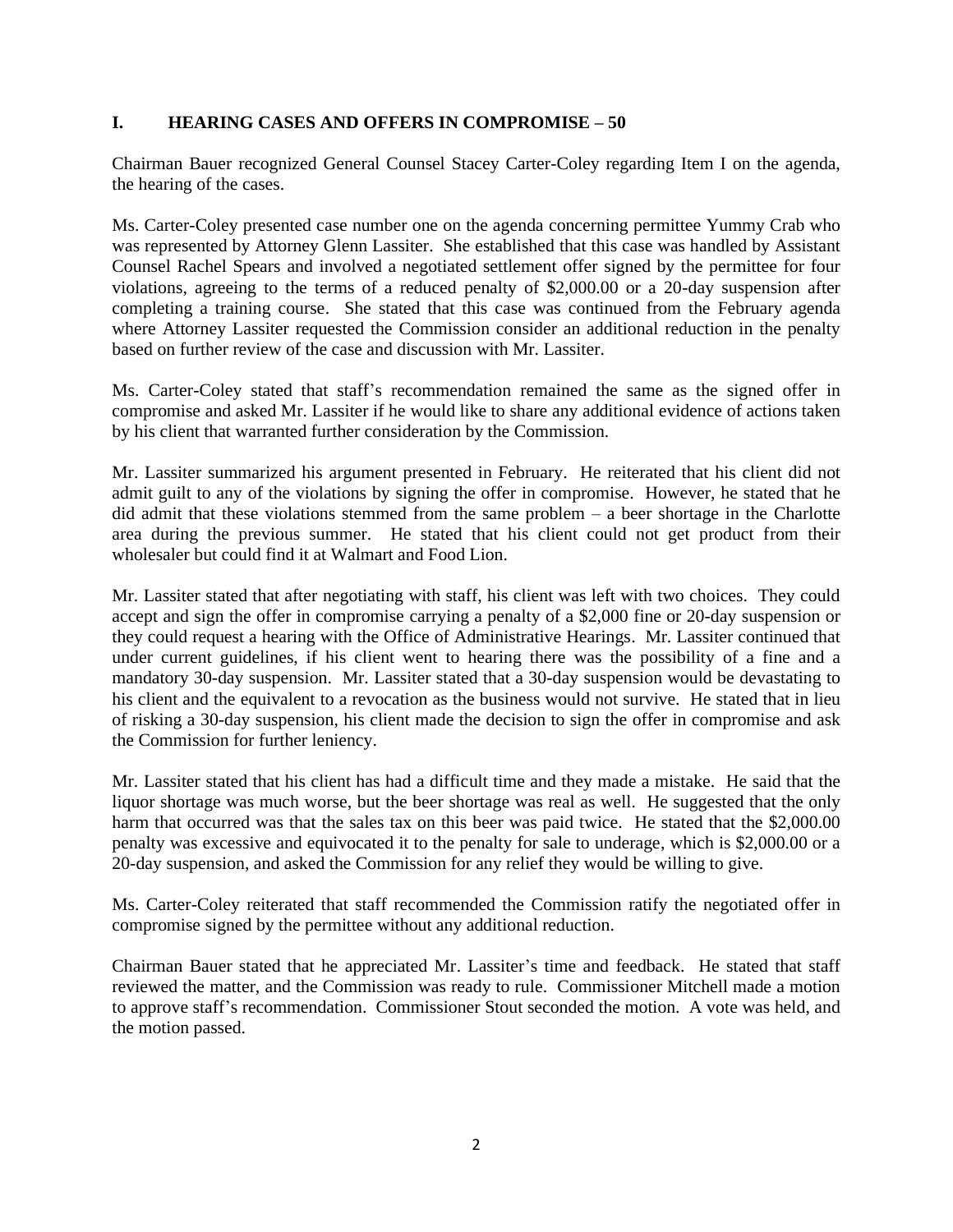Ms. Carter-Coley asked if there was anyone present who would like to address any of the remaining forty-nine offers in compromise on the agenda. Chairman Bauer repeated the request three more times.

Hearing none, Ms. Carter-Coley stated that staff recommended the Commission ratify the remaining cases on the agenda. Commissioner Mitchell made a motion to ratify the remaining offers in compromise. Commissioner Stout seconded the motion. A vote was held, and the motion passed.

## **II. REVISION TO EXEMPTION REQUEST PURSUANT TO N.C.G.S. §18B-1116(b) – 321 WINE, LLC D/B/A KELLOGG SELECTIONS; CHARLOTTE WINE CO., LLC D/B/A BAR A VINS; JEFF KELLOGG; STEPHANIE KELLOGG; ERIC SOLOMON AND EUROPEAN CELLARS, LLC**

Chairman Bauer recognized Ms. Carter-Coley regarding Item II.

Ms. Carter-Coley introduced the parties and stated that this was a request to amend an exemption order granted at the January 12, 2022 Commission meeting. She stated that the change was to allow Eric Solomon, sole owner of European Cellars, LLC and partial owner of Kellogg Selections, to also have an ownership interest in the retail entity Bar A Vins. She continued that this additional joint ownership was the subject for the request to amend the prior exemption order. Ms. Carter-Coley asked if the permittee's counsel, Jennifer Morgan, was present.

Hearing no response, Mr. Carter-Coley stated that staff had reviewed the petition for an amended order and requested that the exemption order include all prior conditions imposed on Jeffrey Kellogg and Stephanie Kellogg to also be imposed upon Eric Solomon. She continued that all other conditions contained in the original petition and the amended exemption request should remain in effect so long as they were not in conflict with the original order and the current order if granted. Ms. Carter-Coley stated that staff recommended granting the amendment to the exemption order granted on January 12, 2022.

Chairman Bauer asked the Commissioners if they had any questions. Hearing none, Commissioner Mitchell made a motion to approve staff's recommendation. Commissioner Stout seconded the motion. A vote was held, and the motion passed.

## **III. EXEMPTION REQUEST PURSUANT TO N.C.G.S. §18B-1116(b) – WEHRLOOM, LLC; WEHRLOOM-AVL, LLC; JESSICA WEHR AND ARON WEHR**

Chairman Bauer stated that this item was another exemption request and again recognized Ms. Carter-Coley.

Ms. Carter-Coley introduced the parties and stated that Jessica Wehr owned 76% of Wehrloom, LLC which held both commercial and retail unfortified wine permits. Jessica Wehr and Aron Wehr each owned 42% of Wehrloom-AVL, LLC which held temporary retail unfortified wine permits. She explained that this joint ownership was the subject of the exemption request.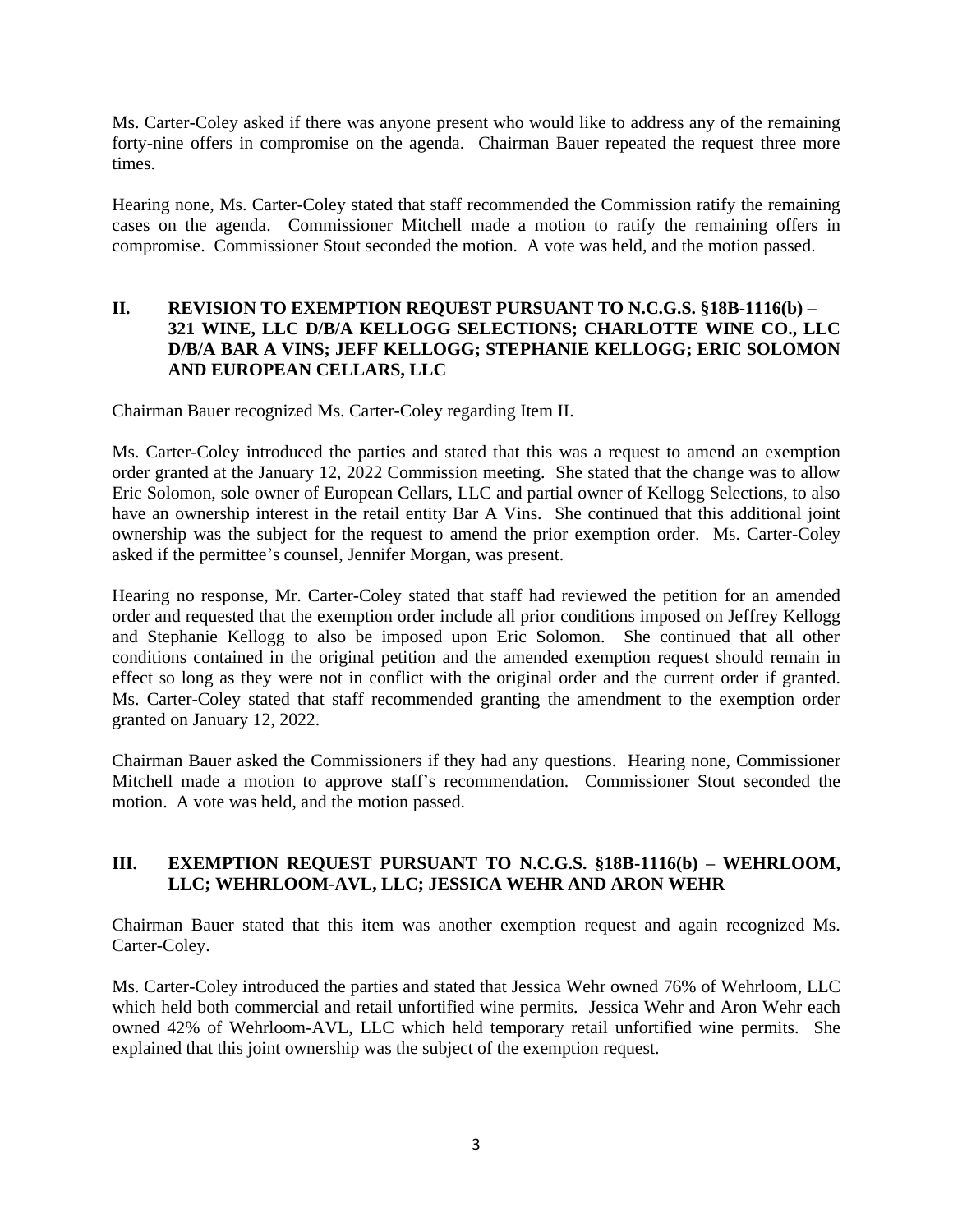Ms. Carter-Coley asked if the permittees' counsel, Derek J. Allen or Scott K. Burger, were present and if they had anything to add. Permittees' counsel stated that the facts were covered, and they simply ask that this be treated as one of the Permittees' three satellite tasting rooms.

Ms. Carter-Coley stated that Legal Section had reviewed the petition and requested the exemption order include the following basic conditions: Someone other than Jessica Wehr or Aron Wehr should have day-to-day operational control of the retail location in Asheville. Such manager or employee should be exclusively responsible for ordering all unfortified wine products for the retail location in Asheville. The number of Wehrloom products at the retail location in Asheville should not exceed Wehrloom's reasonable market share. The retail location in Asheville should offer a selection of other unfortified wine products for sale at fair and reasonable prices, which are competitive with any comparable unfortified wine produced by Wehrloom. Ms. Carter-Coley concluded that staff recommended granting the exemption with these conditions.

Chairman Bauer asked the Commissioners if they had any questions. Hearing none, Commissioner Mitchell made a motion to approve staff's recommendation. Commissioner Stout seconded the motion. A vote was held, and the motion passed.

## **IV. ADVERTISING AGREEMENT APPROVAL – R. H. BARRINGER DISTRIBUTING COMPANY, INC. AND THE HIGH POINT ROCKERS FOR ADVERTISING AT TRUIST POINT**

Chairman Bauer recognized General Counsel Stacey Carter-Coley to present Item IV on the agenda. Ms. Carter-Coley stated that this matter involved R. H. Barringer Distributing Company, Inc. (hereinafter "Barringer"), the High Point Rockers baseball team (hereinafter "the Rockers"), Truist Point and Ovations Food Services Limited Partnership (hereinafter "Concessionaire"). She continued that this was a request for and exemption from NCGS §18B-1116(a)(3) for an advertising agreement between Barringer and the Rockers at Truist Point, the venue where the Rockers hold home games. She stated that there was a retail permit within Truist Point which led to the need for this exemption.

Ms. Carter-Coley asked if Attorney Kris Gardner was on the line and if he would like to share any additional facts with the Commission. Mr. Gardner stated that this was a standard advertising agreement for advertising in the outfield, in the concourse and on social media. He asked for the Commission's approval.

Ms. Carter-Coley stated that Legal Section had reviewed the petition for an exemption and recommended the following conditions as part of the order: The Concessionaire should remain completely independent of Barringer, the Rockers and Truist Point regarding decisions where alcoholic beverages are ordered and the placement of point-of-sale materials. No monies or fees paid by Barringer to Rockers and/or Truist Point should go directly or indirectly to any retail permittee. All Barringer advertising benefits at Truist Point should be specified in the agreement which must be submitted to the Commission within 30 days of execution and prior to any payments from Barringer to Rockers or Truist Point. She concluded that staff recommended granting the exemption with these conditions.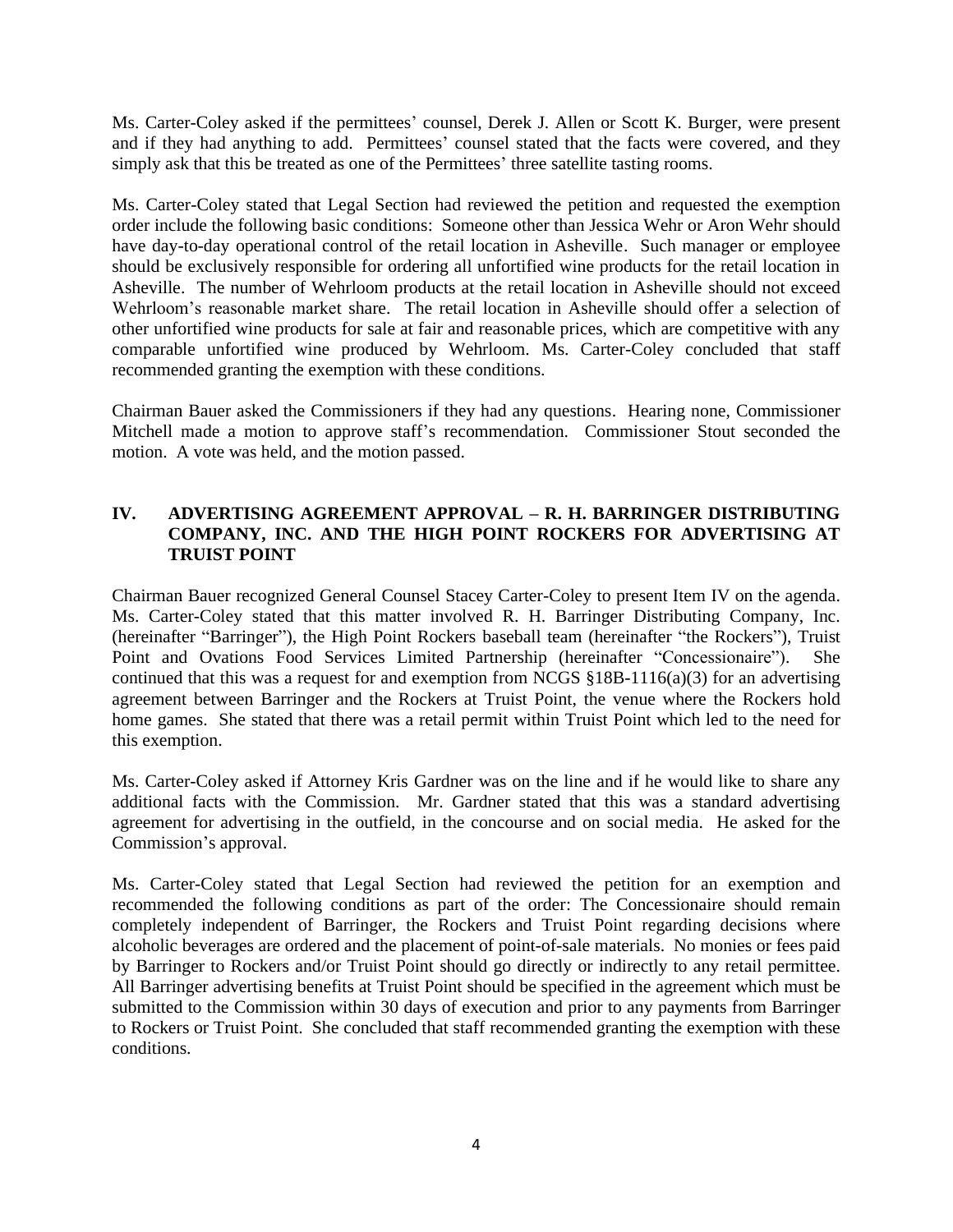Chairman Bauer asked the Commissioners if they had any questions. Hearing none, Commissioner Mitchell made a motion to approve staff's recommendation. Commissioner Stout seconded the motion. A vote was held, and the motion passed.

## **V. ADVERTISING AGREEMENT APPROVAL – R. H. BARRINGER DISTRIBUTING COMPANY, INC. AND THE WINSTON-SALEM DASH FOR ADVERTISING AT TRUIST STADIUM**

Chairman Bauer again recognized General Counsel Carter-Coley. Ms. Carter-Coley stated that this matter involved R. H. Barringer Distributing Company, Inc. (hereinafter "Barringer"), the Winston-Salem Dash baseball team (hereinafter "the Dash"), Truist Stadium and Winston-Salem Legends Hospitality, LLC (hereinafter "Concessionaire"). She continued that this was a request for and exemption from NCGS §18B-1116(a)(3) for an advertising agreement between Barringer and the Dash at Truist Stadium, the venue where the Dash hold home games. She stated that there was a retail permit within Truist Stadium which led to the need for this exemption.

Ms. Carter-Coley again deferred to Attorney Kris Gardner for comment. He asked for the Commission to approve the advertising agreement with the standard conditions mentioned earlier.

Ms. Carter-Coley stated that legal staff had reviewed the petition for an exemption and recommended the following conditions as part of the order: The Concessionaire should remain completely independent of Barringer, the Dash and Truist Stadium regarding decisions where alcoholic beverages are ordered and the placement of point-of-sale materials. No monies or fees paid by Barringer to the Dash and/or Truist Stadium should go directly or indirectly to any retail permittee. All Barringer advertising benefits at Truist Stadium should be specified in the agreement which must be submitted to the Commission within 30 days of execution and prior to any payments from Barringer to the Dash or Truist Stadium. She concluded that staff recommended granting the exemption with these conditions.

Chairman Bauer asked the Commissioners if they had any questions. Hearing none, Commissioner Mitchell made a motion to approve staff's recommendation. Commissioner Stout seconded the motion. A vote was held, and the motion passed.

#### **VI. ADVERTISING AGREEMENT APPROVAL – W. J. DEUTSCH & SONS LTD. AND SMG/ASM GLOBAL THEATER MANAGEMENT, LLC FOR ADVERTISING AT KOKA BOOTH AMPHITHEATRE**

Chairman Bauer recognized General Counsel Stacey Carter-Coley. Ms. Carter-Coley stated that this matter involved W. J. Deutsch & Sons Ltd. (hereinafter "Deutsch"), SMG/ASM Global Theater Management, LLC (hereinafter "SMG/ASM Global"), Koka Booth Amphitheatre (hereinafter "Koka Booth") and Classic Concessions, Inc. (hereinafter "Concessionaire"). She continued that this was a request for and exemption from NCGS §18B-1116(a)(3) for an advertising agreement between Deutsch and SMG/ASM Global at Koka Booth. She stated that there was a retail permit within Koka Booth which led to the need for this exemption.

Ms. Carter-Coley asked if Attorney Barry Strike was on the line for comment. Strike's associate, Roger Clayton, addressed the Commission stating that Ms. Carter-Coley summed up the request perfectly and that it was a standard advertising agreement. He commented that he was pleased that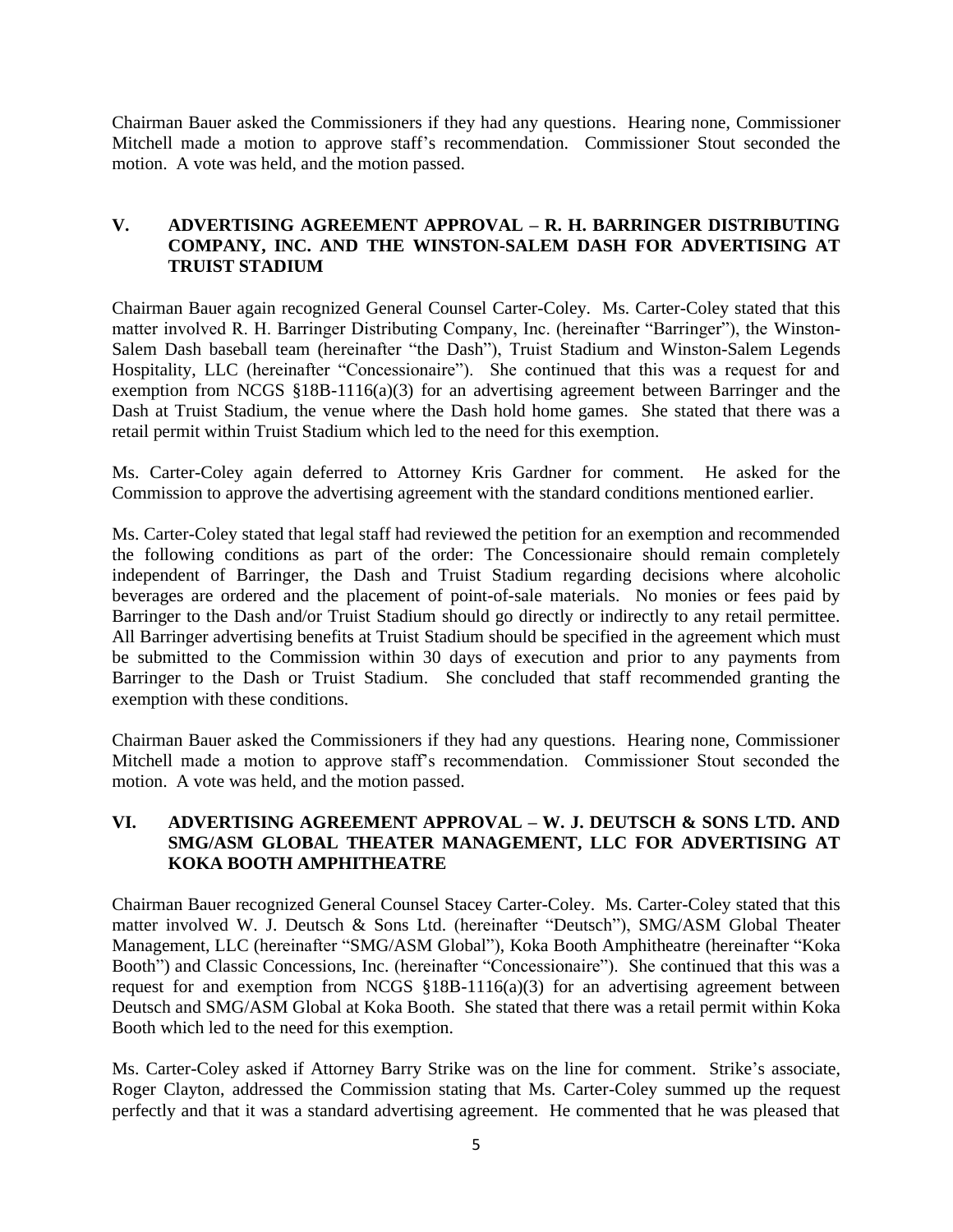there was an independent concessionaire and that no money paid by the wine supplier would go directly or indirectly to any sort of alcohol beverage retail licensee.

Ms. Carter-Coley stated that legal staff had reviewed the petition for an exemption and recommended the following conditions as part of the order: The Concessionaire should remain completely independent of Deutsch, SMG/ASM Global and Koka Booth regarding decisions where alcoholic beverages are ordered and the placement of point-of-sale materials. No monies or fees paid by Deutsch to SMG/ASM Global and/or Koka Booth should go directly or indirectly to any retail permittee. All Deutsch advertising benefits at Koka Booth should be specified in the agreement which must be submitted to the Commission within 30 days of execution and prior to any payments from Deutsch to SMG/ASM Global or Koka Booth. She concluded that staff recommended granting the exemption with these conditions.

Chairman Bauer asked the Commissioners if they had any questions. Hearing none, Commissioner Mitchell made a motion to approve staff's recommendation. Commissioner Stout seconded the motion. A vote was held, and the motion passed.

## **VII. CONSIDERATION OF ADOPTION OF PERMANENT EXPAND ALLOWABLE GROWLER SIZE RULE – 14B NCAC 15C .0307**

Chairman Bauer stated that Item VII on the agenda was the consideration of adoption of the Permanent Expand Allowable Growler Size rule. The Chairman recognized Rules Coordinator Walker Reagan to give an overview of the staff's recommendations for the proposed rule up for consideration.

Mr. Reagan recalled that the Permanent Expand Allowable Growler Size rule was proposed by the ABC Commission at its meeting on December 8, 2021. He stated that the proposed rule, the notice of public hearing, and the notice of public written comment period were all filed with the Office of Administrative Hearings on December 8, 2021 and were published in the North Carolina Register on January 3, 2021. Copies of the notice of text and the proposed rule were posted on the ABC Commission website on December 9, 2021 and were then emailed to the ABC Commission rulemaking mailing list on December 10, 2021. He continued that the public hearing was properly noticed and held on February 9, 2022 at 10:00 AM and that the public comment period was noticed to end on March 4, 2022.

Mr. Reagan stated that the statutory time periods after publication for holding the public hearing of at least fifteen days and the receiving of written comments of at least sixty days had been complied with. He recalled that no one appeared to give comments that public hearing on February 9, 2022 and no written comments had been received regarding the proposed rule after the proposed rule was published. Mr. Reagan concluded that all the requirements had been met and that the Commission may consider the adoption of the rule at the today's meeting.

Mr. Reagan presented staff's recommendation that the Commission adopt the Permanent Expand Allowable Growler Size rule as was published in the North Carolina Register; direct that this rule be filed with the Office of Administrative Hearings for approval by the Rules Review Commission and for publication in the North Carolina Administrative Code; and finally authorize staff to make any non-substantive changes in the adopted rule as needed prior to publication, including any spelling,